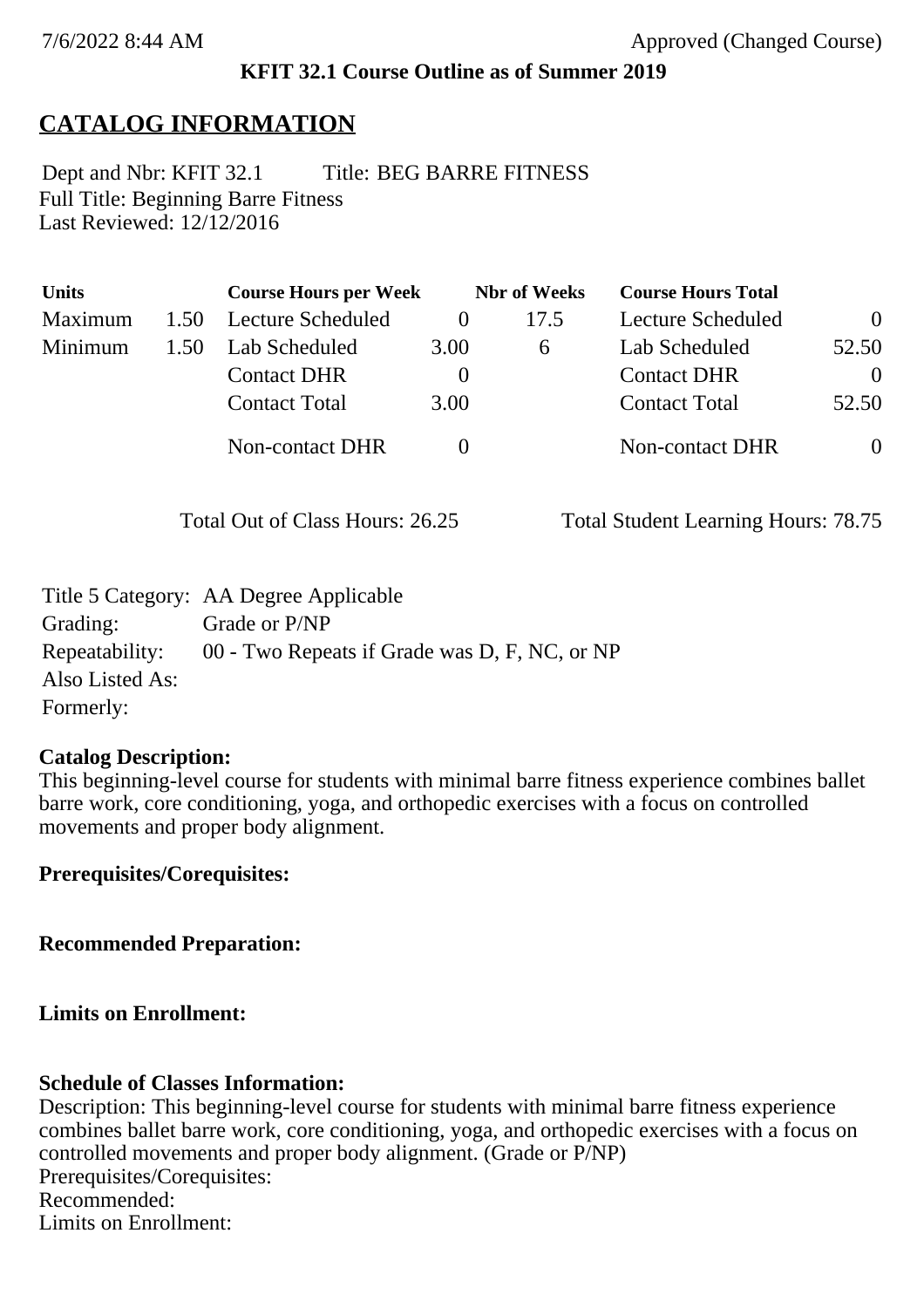# **ARTICULATION, MAJOR, and CERTIFICATION INFORMATION:**

| <b>AS Degree:</b><br><b>CSU GE:</b> | Area<br><b>Transfer Area</b> |            | Effective:<br>Effective: | Inactive:<br>Inactive: |  |
|-------------------------------------|------------------------------|------------|--------------------------|------------------------|--|
| <b>IGETC:</b>                       | <b>Transfer Area</b>         |            | Effective:               | Inactive:              |  |
| <b>CSU Transfer: Transferable</b>   |                              | Effective: | Fall 2013                | Inactive:              |  |
| <b>UC Transfer:</b> Transferable    |                              | Effective: | Fall 2013                | Inactive:              |  |

## **CID:**

## **Certificate/Major Applicable:**

[Both Certificate and Major Applicable](SR_ClassCheck.aspx?CourseKey=KFIT32.1)

# **COURSE CONTENT**

### **Student Learning Outcomes:**

Upon completion of the course, students will be able to:

- 1. Identify and demonstrate beginning-level fundamental aerobic and anerobic principles of barre fitness.
- 2. Demonstrate proper spinal alignment and identify muscle groups specific to muscular strength

and endurance.

3. Identify and apply beginning-level exercises and barre methods for flexibility improvement, body awareness, and body composition.

### **Objectives:**

- 1. Perform beginning-level cardiovascular activities using the barre.
- 2. Perform beginning-level exercises specific to individual muscle groups through high repetition and static holds.
- 3. Identify specific muscles involved in performing body resistance exercises.
- 4. Perform a variety of beginning-level exercises to develop flexibility.
- 5. Perform movement activities to increase body awareness.
- 6. Explain benefits of high-repetition, low-weight exercises.

## **Topics and Scope:**

- 1. Principles of Barre Exercise
	- a. Breathing (inhalation and exhalation coordinated with movement)
	- b. Control
	- c. Precision
	- d. Isometric movement
	- e. Deep muscle contraction
- 2. Barre Exercise Alignment
	- a. Neutral spine position
	- b. Core endurance, engagement, strength and balance
	- c. Recruitment of transverse abdominus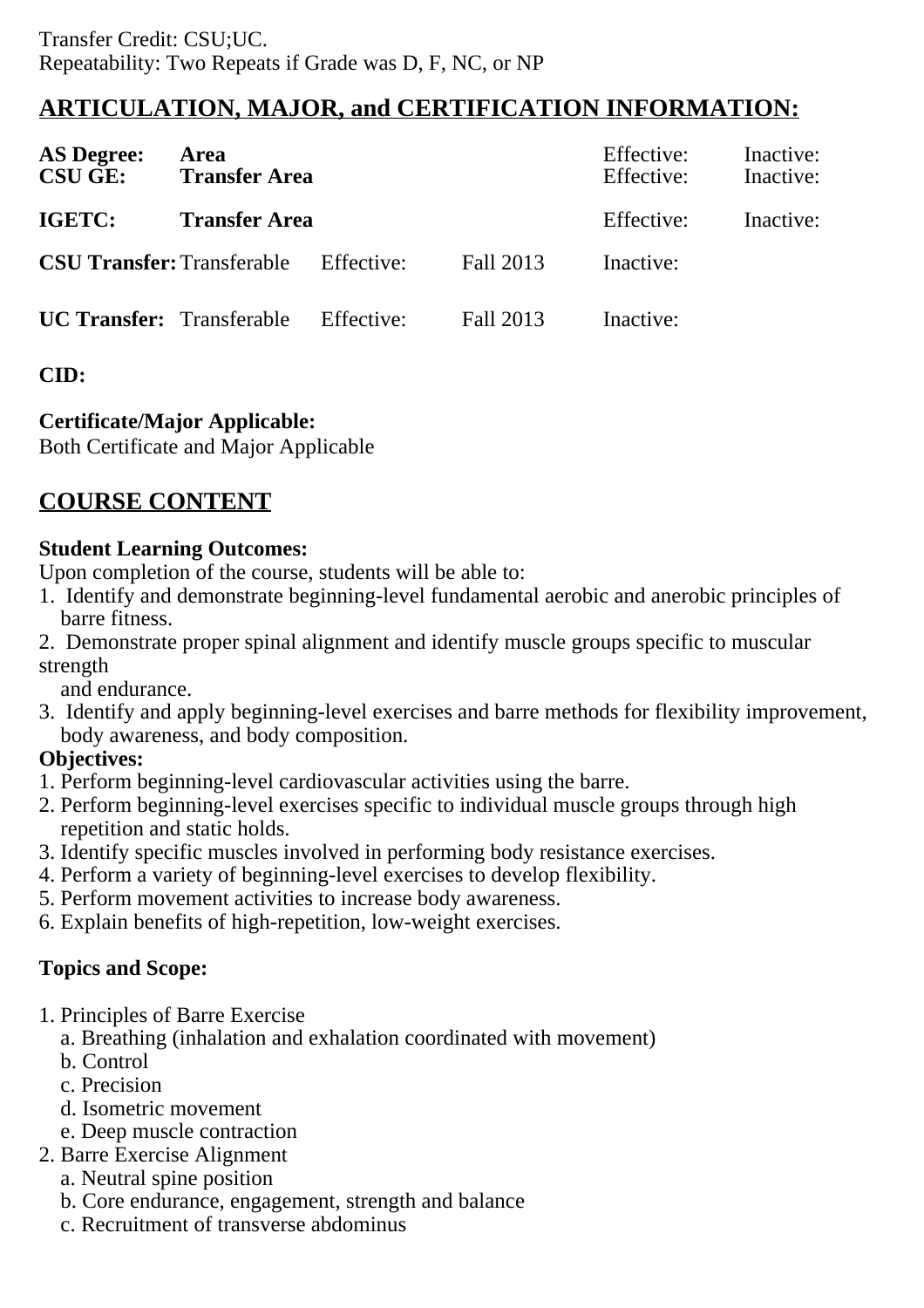- d. Pelvic tilt
- 3. Fitness Testing and Programming
	- a. Analyzing fitness
	- b. Modifications and progression of different exercises
	- c. Personal sequence of barre exercises for maximum results
	- d. Oral cues
- 4. Benefits
	- a. High repetition and low weight exercises
	- b. Cardiovascular endurance
	- c. Muscular endurance
	- d. Muscular strength
	- e. Body Composition
	- f. Flexibility
- 5. Beginning-level Barre Method Exercises
	- a. Plank Hold
	- b. Bicep Curl
	- c. Four-Way Shoulder
	- d. Push Up
	- e. Tricep Dip
	- f. Torso Rotation
	- g. Hamstring and Quadricep Stretching
	- h. Plie Squat
	- i. Sumo Squat
	- j. Hamstring Curl
	- k. Gluteal Curl
	- l. Downward Dog
	- m. Flat Back
	- n. "C" Curve
	- o. Low "C" Curve
	- p. Bridge

### **Assignment:**

Students are expected to spend an additional one and one-half hours per week outside of class on one or more of the following activitiies.

Assignments:

- 1. Beginning-level cardiovascular conditioning, muscular strength and endurance, and flexibility exercises.
- 2. Exercise at least 1.5 hours per week in addition to regularly scheduled class meetings.
- 3. Written research assignment on benefits of high-repetition, low-weight exercises (3 5 pages).
- 4. Performance exams.
- 5. Progress journal (1 per week, 1-2 pages each).
- 6. Fitness assessments.
- 7. Body composition analysis.
- 8. Target heart rate calculation.
- 9. Exams and/or quizzes (1-3).

## **Methods of Evaluation/Basis of Grade:**